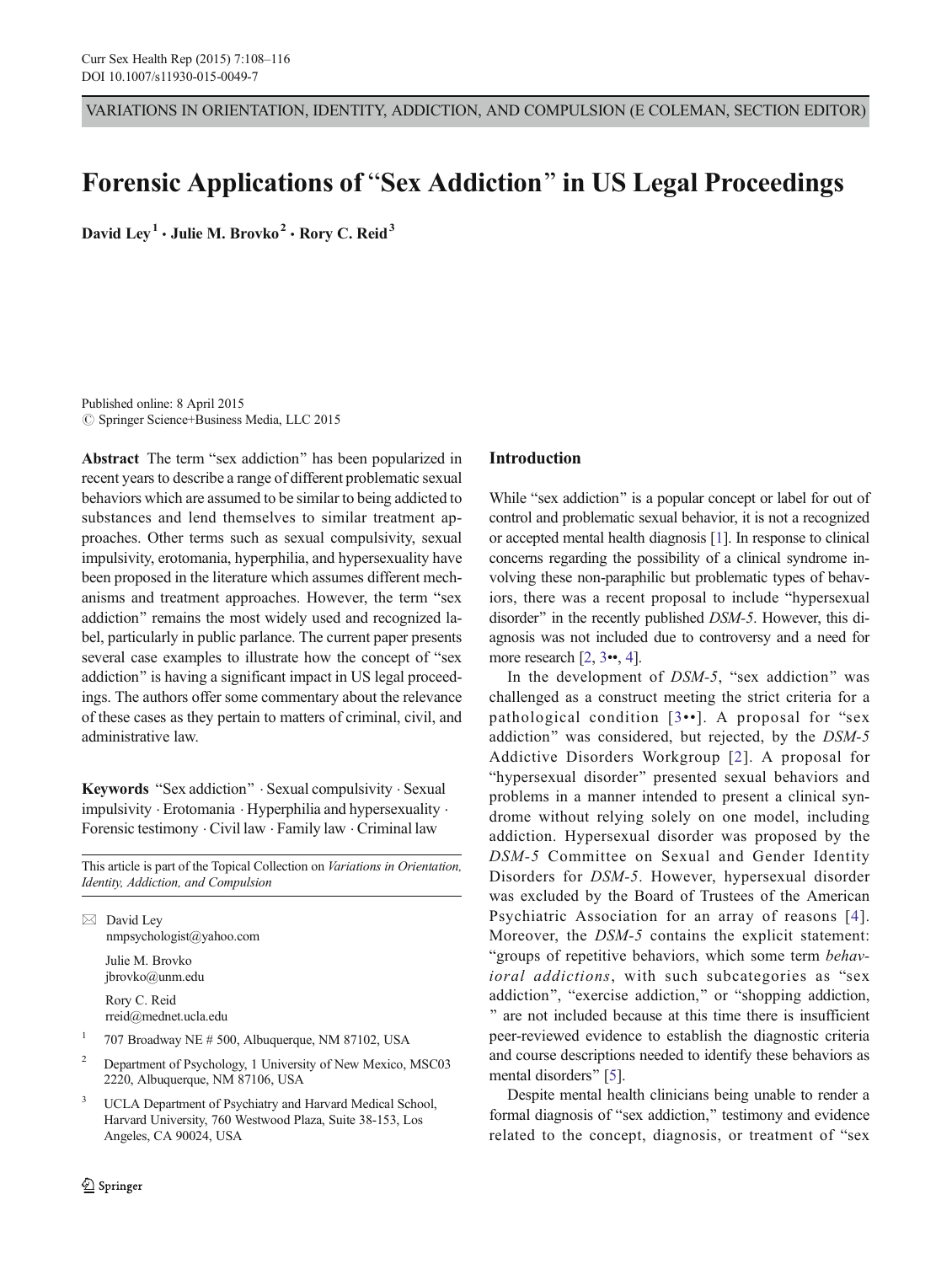addiction" are receiving increased attention in American courts, "where litigants are putting them to use in forming novel claims and defenses"  $[6·•]. The potential for forensic$  $[6·•]. The potential for forensic$ misapplication of "sex addiction" (or the related concept of hypersexual disorder) was raised during DSM-5 discourse related to sexual disorders [[3](#page-8-0)••]. Despite the need for such a discourse, this article to our knowledge represents the first published work in the social science literature describing how this concept is being utilized in forensic proceedings.

Case examples depicting the applications of the "sex" addiction" construct in legal matters are presented below. These cases were identified through Google Scholar, Lexis-Nexis, and media sources and should not be considered exhaustive, but rather a sample of current uses of "sex addiction" that might be establishing some legal precedence. All case examples are drawn from legal documents and summaries in the public record. Although these records include the names of individuals and professionals involved, the descriptions herein use initials to preserve some anonymity for these individuals. All such cases are complex, and presentations herein are abbreviated to relevant details. Cases presented were chosen as reflecting key aspects of the role of "sex addiction" in these types of law. However, other cases may exist which reflect other, unaddressed aspects.

While there are similar cases of "sex addiction" claims in judicial proceedings in other countries, the current paper is focused on US law. This reflects the degree to which the concept of "sex addiction" may be influenced by unique cultural issues reflecting US values about sexuality, and the fact that it has greatest prominence in the USA [[7\]](#page-8-0). Review of these cases is presented as they reflect examples of administrative law, criminal law, and civil law.

#### Frequency of Forensic Use of "Sex Addiction"

It is difficult to obtain an accurate assessment of the frequency of the use of "sex addiction" in legal cases. Many lower-level proceedings at state-court level are not recorded at a detailed level sufficient to identify specific diagnostic claims, and moreover, proceedings involving family law matters (e.g., divorce) are often closed to parties not directly involved in the case. Even at the appellate levels, issues such as allegations of "sex addiction" may only be referenced in court decisions if they are deemed relevant to the questions under appeal. With these parameters, the cases identified in legal databases likely under-represent the prevalence of actual cases where "sex addiction" has been applied in some aspect of the legal proceedings in lower levels. While certainly not exhaustive, Google Scholar was used as a search mechanism given it is easily accessible using the term "sexual addiction" which yields 210 results, dating back to 1990. Interestingly, similar numbers of cases for related terms in more formal legal

databases such as Lexis-Nexis or WestLaw were also noted. These different databases each include various levels of details, annotations, and headnotes. However, for purposes of simple identification of US case law involving "sex addiction," this current search strategy appears a reasonable strategy to further this current review. However, this review cannot be considered exhaustive.

Review of these cases suggests that while forensic claims of "sex addiction" span across various legal cases, they are predominantly occurring in criminal law; civil law, including family law matters; and administrative law. We first introduce the cases under their respective legal domains and then we will offer commentary about our general observations.

#### Administrative Law

Administrative law includes rules and regulations governing the licensing and certification of professional practices such as medical providers and lawyers. In many jurisdictions, governing boards take issues of mental health and substance use disorders into consideration, with sanctions, restricted licenses, and monitored treatment for professionals. Parker reported that 48 % of the non-substance addictions reported by state bar associations to the American Bar Association involved "sex addiction" [[8\]](#page-8-0). Some examples are noted below.

- Example 1 The medical license of J.T., a Washington state anesthesiologist, was suspended, following his own self-report to the Board that he had fondled the breasts of multiple female patients, while they were sedated. J.T. self-reported this information to the Board, while he "voluntarily underwent long-term inpatient treatment for sex-addiction." The Board noted that: "While Respondent's efforts to get treatment for his addiction issues is laudable, the behavior he admitted to is so egregious and harmful to patients that he cannot practice with reason-able skill and safety [[9\]](#page-8-0)."
- Example 2 In 2009, Illinois District Attorney K.K. prosecuted a man for severe domestic violence. During the trial, K.K. sent numerous sexually charged text messages to the ex-girlfriend and victim of the defendant. K.K. resigned when the scandal became public, but was sued by the victim in 2012, where he testified that "untreated "sex addiction"" had contributed to his actions. In court, K.K. asserted that he had a "sexual addiction,^ allegedly triggered by abused medications. During testimony, he argued that "sex addictions" were similar to eating disorders,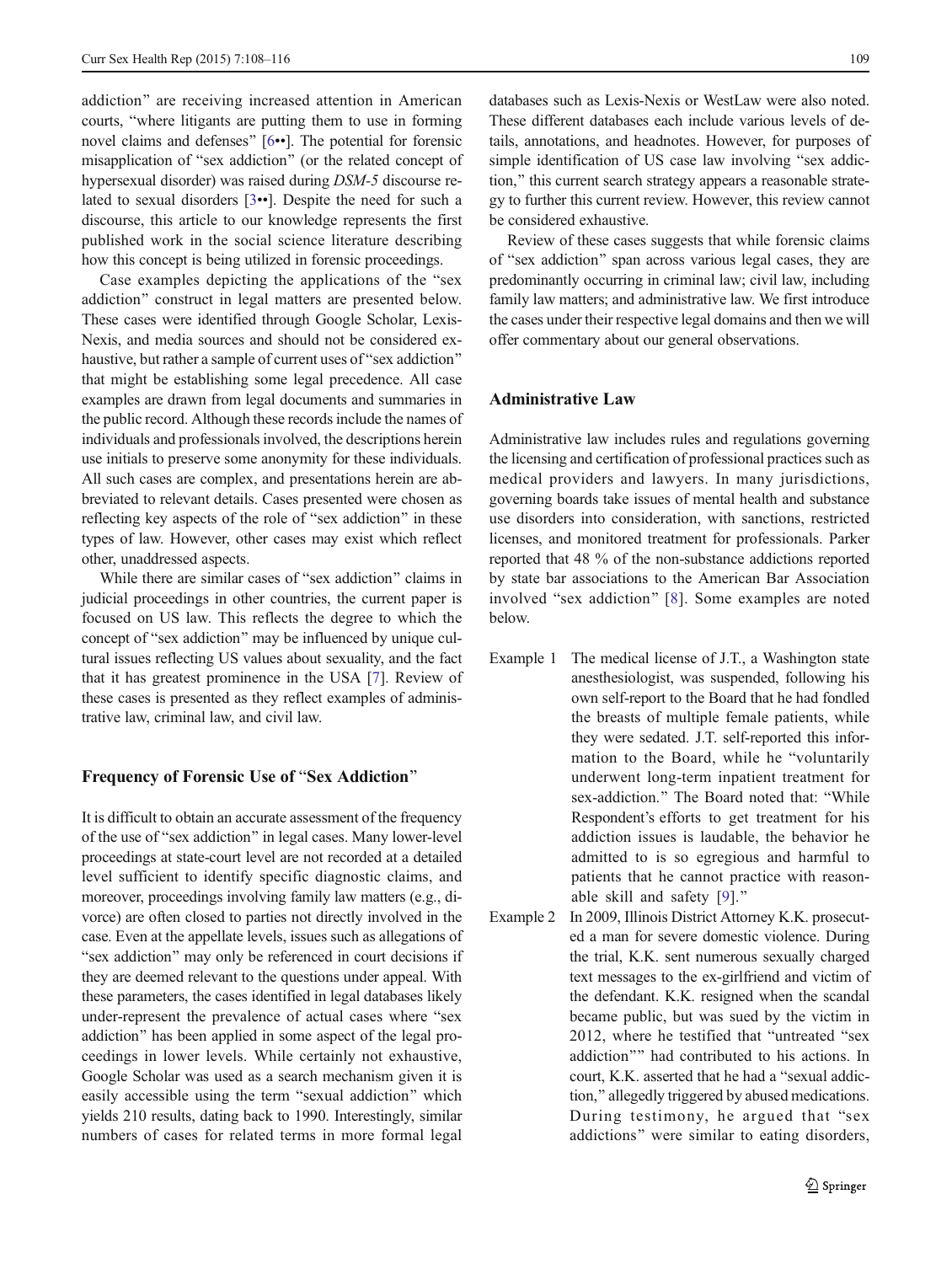and not seen as legitimate due only to social stigma. In 2014, his license to practice law was suspended by the Illinois Supreme Court [\[10\]](#page-8-0).

Example 3 In November 2014, the medical license of S.D., a New Mexico obstetrician, was suspended [\[11\]](#page-8-0). Action toward his license was subsequent to allegations that he had sex with multiple patients, performed medical procedures under the influence of alcohol, and was deficient in his medical care of patients he had admitted to hospitals. He allegedly failed to attend the birth of one patient, as he was engaged in sexual intercourse with another patient at the time. Though problems with alcohol were noted in the Board's documents, concerns with his sexual behaviors appear to be prominent in the Board's actions. In January of 2015, Dr. D. was ordered by the New Mexico Medical Board to receive evaluation and treatment at a "sex addiction" treatment facility in Los Angeles. Decisions about ongoing licensure and professional activity were to be made subsequent to this evaluation [\[12](#page-8-0)].

In the administrative law cases reviewed, "sex addiction" is often offered as a mitigating factor by individuals seeking to preserve their occupational licensing. Licensing boards appear to vary in their acceptance of these arguments. However, in some reviewed cases, individuals have been ordered into "sex addiction" treatment, as a component of their ongoing monitored treatment and board-sanctioned assistance. Licensing boards of various professions may recommend different types of treatment or interventions, and it appears that in cases of sexual behaviors, referral to mandated "sex addiction" treatment is often considered an administrative option. This review found little to no evidence that such administrative bodies consider the lack of evidence of efficacy in such treatment programs. It is possible that such bodies may view "sex addiction" treatment as the only intervention response in such cases.

## Civil Law

Civil law concerns legal relationships between persons and entities and is distinct from criminal law or administrative regulations. For purposes of this discussion, relevant civil law addresses lawsuits for damages.

Example 1 J.E. began outpatient treatment in the state of Washington with marriage and family therapist Dr. T., following an inpatient hospitalization for treatment of drug and alcohol addiction. Shortly after beginning treatment with J.E., Dr. T.

initiated individual and occasional marital therapy with the couple and their two children as well. Dr. T. described J.E. to his wife, and to others, as a "sex addict," though in court, the therapist "admitted the need to use great care in diagnosing "sex addiction," using standardized screening instruments and diagnostic criteria. She testified that "[e]very patient that comes in with a sexual addiction statement of need" is given 10 screening questions and a 30-page document to fill out. Dr. T. admitted administering none of those tests to J.E. prior to her reaching her conclusion that he was a "sex addict.^ J.E. and his wife filed malpractice claims against Dr. T., after the therapist filed unsubstantiated reports of child sexual abuse against J.E. The couple later divorced, and an expert witness "testified that Dr. T. did not meet the standard of care and that her "misdiagnosis" and the application of wrong therapeutic errors… is the proximate cause for the destruction of their marriage [[13\]](#page-8-0)." Licensing complaints filed against Dr. T. led to restrictions being placed on her clinical license, along with requirements that she complete additional training [[14](#page-8-0)].

- Example 2 In July 2013, Tennessee attorney C.S. filed suit against computer company Apple, asserting that the company's failure to install filtering software on its devices and warn of the dangers of pornography had led to C.S.' "lifelong pornography addiction.^ Further, C.S. alleged that Apple's negligence and his pornography addiction had led to severe emotional distress, a failed marriage, and hospitalization for treatment of his condition [[15\]](#page-8-0). The following year, C.S. filed suit attempting to intervene in a Florida marriage equality case, seeking the right to legally marry his "porn-filled Apple computer  $[16]$  $[16]$ ." C.S. argued that addiction had led him to prefer sex with his computer, rather than a real woman, and that he was attempting to protect the rights of those, like him, who had fallen prey to these addictive processes. C.S.' legal license was suspended in 2011 due to "mental infirmity," but this did not deter him from pursuing selfdirected legal actions. Though both of these legal actions were ultimately dismissed, in 2014, C.S. reportedly began pursuing similar involvement in Utah's marriage equality challenges.
- Example 3 In 1996, multiple incarcerated sexual offenders sued the State of New Mexico, alleging that the state's failure to adequately treat their sexual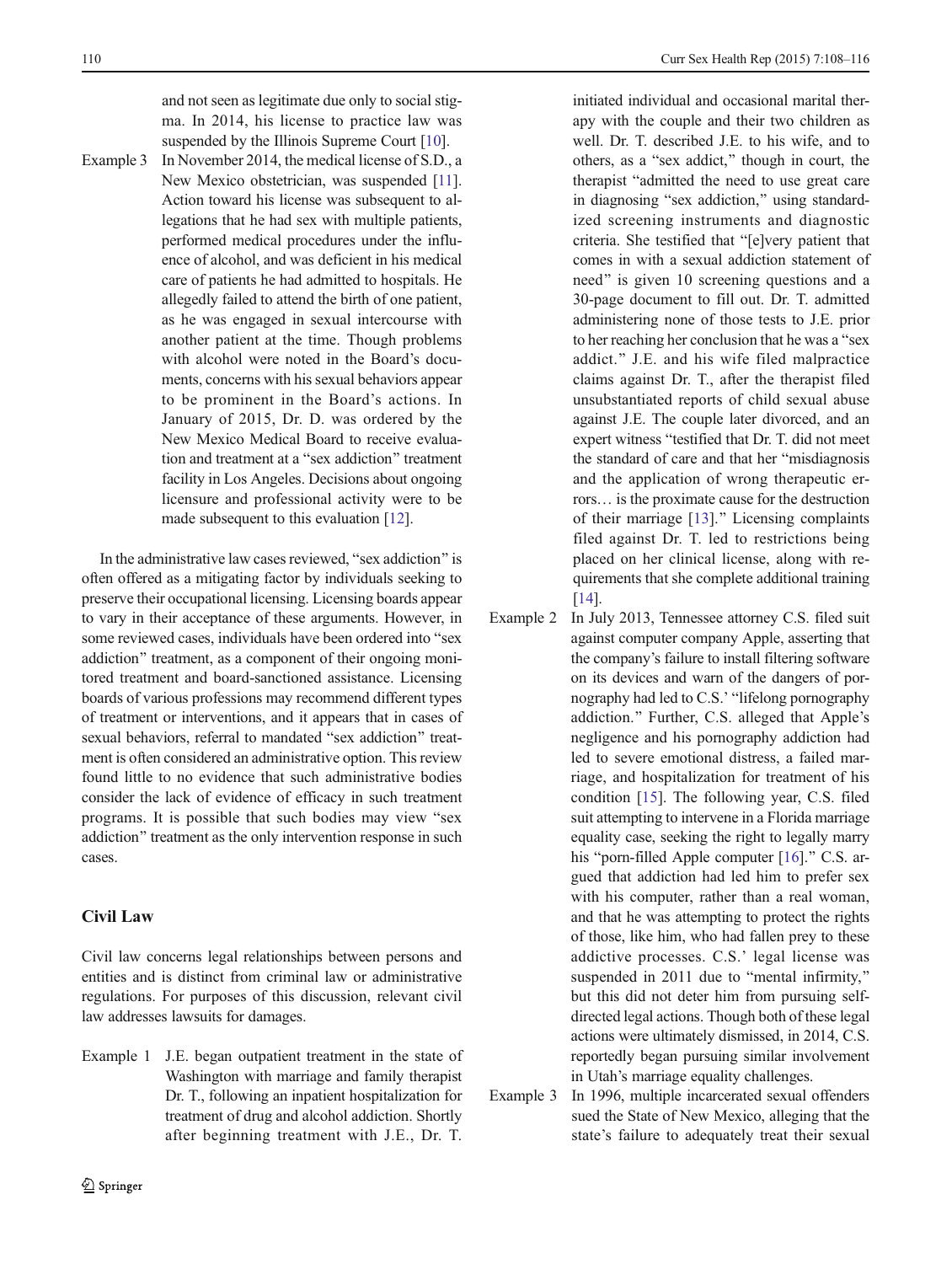addiction constituted violations of their civil rights. States have a duty to provide medical care to inmates, and the plaintiffs argued that they were "driven by sexually compulsive drives that are deviant," which had not been adequately treated or recognized by the state's correctional system. The suit asserted that "sex addiction" was a legitimate, accepted disorder according to numerous medical journals and that: "addictive sexuality erodes his self-esteem to [the] point of apathy, reinforces fear and feelings of differentness, leading to apathy, and keeps him in the 'addictive cycle.'" Because the mental health conditions alleged by the inmates were not "serious" in nature and had not been diagnosed by licensed physicians, and there was no evidence these concerns had been ignored by the state, the lawsuit's claims were ultimately dismissed [\[17](#page-8-0)].

The construct of "sex addiction" in civil law proceedings is utilized in many different fashions, pursuant to the strategies of plaintiffs seeking legal recourse. In some cases, "sex addiction" is included in claims which are seen as relatively frivolous. In others, there are claims of malpractice against professionals who may engage in apparently unethical practices as they utilize "sex addiction" concepts and treatment strategies.

#### Family Law

"Sex addiction" is an increasingly common complaint in family law, related primarily to matters of child custody and divorce proceedings. An article published in the Wisconsin Law Journal describes the role of "sex addiction" in family law, citing indirect risks posed to children, through neglect or exposure to sexual material, and recommending "sex addiction" treatment. The article did not acknowledge the paucity of data regarding "sex addiction" treatment [[18](#page-8-0)], and lack of legal precedent regarding "sex addiction" was described as being due to legal reluctance to deal with sexual issues and people's desires to keep their sexual issues private [\[19](#page-8-0)].

Example 1 In 1999, P.K. and M.K. were married in Delaware. In 2010, P.K. confronted M.K. about his extramarital sexual activities and he confessed to patronizing prostitutes over the past several years. The couple divorced in 2011. During this period, M.K. began attending "sex addiction" group treatment. P.K. filed for sole custody of their son, alleging that her exhusband's "sex addiction" put their son at risk. She argued in court that M.K. had exposed their son to harm, by virtue of his participation in "sex addiction" treatment with registered sex offenders, and by taking their son on an outing with other group members who may have included sexual offenders. A psychological evaluation of M.K. was conducted, which recommended that the court may wish to supervise and monitor M.K.'s treatment for sex and drug addiction, to ensure the child's safety, but did not indicate that M.K. posed a risk to the child. Ultimately, the court asserted that M.K.'s "sex addiction" was not conclusively proven and that there was no evidence that M.K. posed a risk to his son. P.K.'s request for sole custody was denied [\[20\]](#page-8-0).

- Example 2 R.P. and A.P. married in 1995 in Kentucky. They had two children but separated and divorced in 2003. In custody proceedings, A.P. alleged that R.P. was a sexual addict, who had purchased a "sex addict self-help workbook" at one point, had admitted that he had a problem with pornography and credit card debt related to this problem, and that he had once taken a nonconsensual nude picture of A.P. in the shower. R.P. was once cited for "loitering for the purposes of prostitution,^ with a known prostitute in his car. These charges were ultimately dropped. As R.P. was a high school music teacher, this matter was considered, but not acted upon, by state and local educational and school boards. Courts ultimately awarded sole custody to A.P., on the basis of their concern for the children's best interests [[21](#page-8-0)].
- Example 3 In 2007, R.J. petitioned for divorce from her husband S.J., on grounds of habitual, cruel, and inhuman treatment. Her husband's sexual behaviors and attitudes, allegations of infidelity, and claims of pornography and sexual addictions were central to the petition. S.J.'s desire for oral and anal sex from his wife was a contentious issue for the couple. They reportedly had sex about three times a week, though S.J. wanted sex more frequently. A court opinion noted: "There was no evidence that he raped or sexually battered [R.J.]. There were no allegations of domestic violence. Despite [S.J.]'s whining, complaining, coercive and boorish behavior, [R.J.] consented to each and every sexual act in their marriage." Regarding [S.J.]'s use of pornography, court opinions stated "[R.J.] claimed that [S.J.] was addicted to pornography, but she testified that she had not seen any pornographic videos in the home in over five years.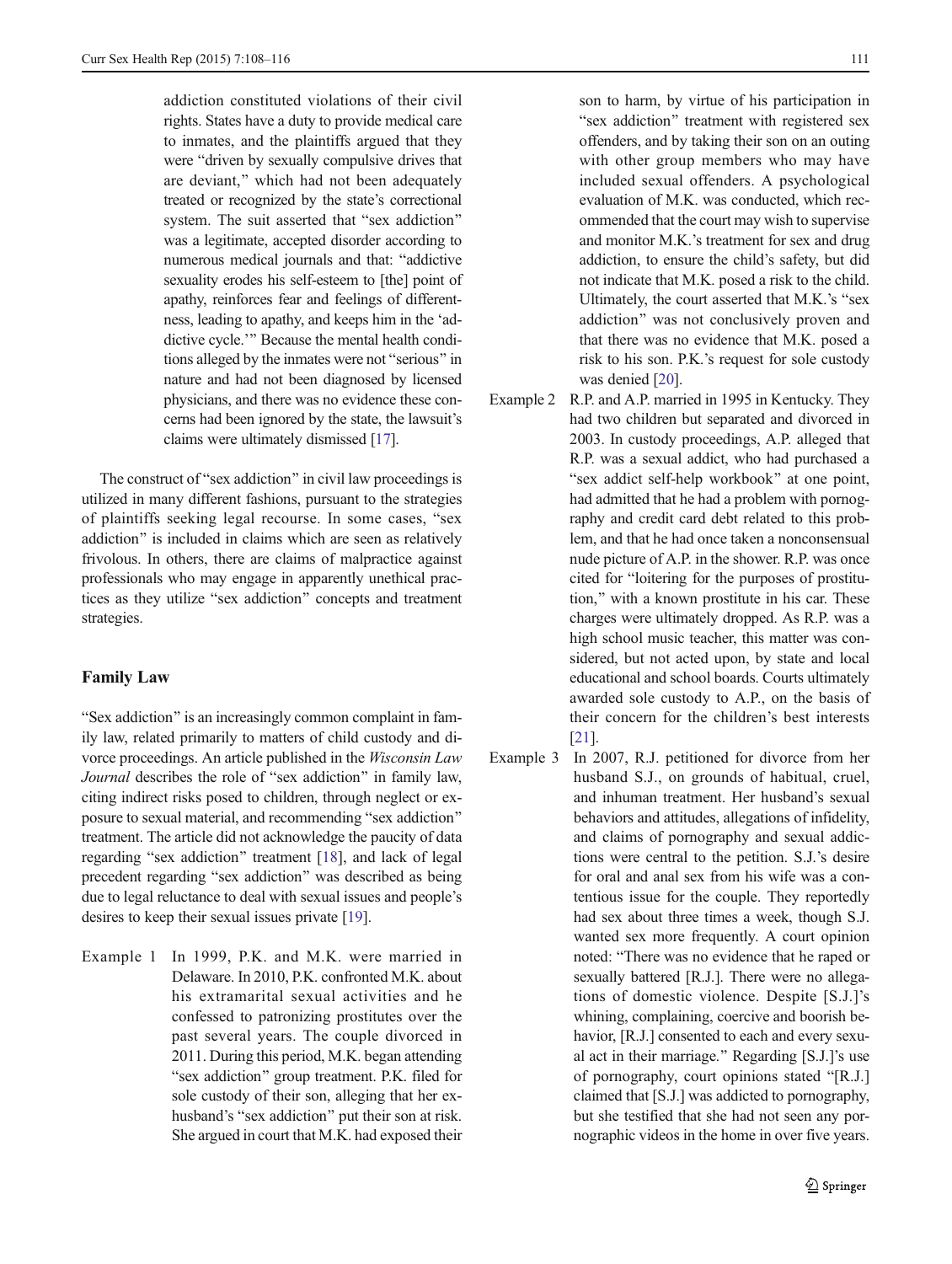More importantly, [R.J.] also testified that earlier in the marriage she participated in watching pornography with [S.J.].^ The couple separated in 2004 due to financial problems related to S.J.'s gambling. S.J. attended residential treatment for gambling problems at a Mississippi addiction treatment program. While there, S.J. completed a "sex addiction" Screening Test and was told he should stay an additional 10 days to deal with his sexual addiction issues. S.J. declined to stay the additional period and was never formally diagnosed or treated for "sex addiction." Ultimately, courts granted R.J.'s petition for divorce and supported her allegations of "cruel inhuman" treatment as justification for the divorce [\[22](#page-8-0)].

The construct of "sex addiction" has a mixed reception by courts in family law proceedings. It appears to be most often included as a component of efforts to present a negative and unsafe image of one parent or another. In divorce and custody cases, distinct from other legal proceedings, "sex addiction" appears to be rarely invoked in an exculpatory fashion.

## Criminal Law

Criminal law considers violations of law subject to penalty by governing jurisdictions. In cases related to sexual offenses, criminal law and civil law often intersect, as convicted sexual offenders may be civilly committed as dangerous, due to mental illness. Further, sexual offenders are subject to public registration requirements. US Sentencing Guidelines recommend that an individual's ability to control their behavior should be taken into consideration by the courts as they sentence, with evidence of impaired control supporting decreased sentences. Some defendants have presented behavioral addictionsrelated testimony to support their claim that they had diminished behavioral control [\[6](#page-8-0)]. Criminal defense attorneys sometimes explicitly identify "sex addiction" as a potential defense for sexual charges, particularly in cases of child pornography. One attorney's website lists out several possible defenses against charges of child pornography and includes "sex addiction" amongst them: "Addiction  $-$ Although not a true defense, if you can offer psychological testimony that you are addicted to the material and show the appropriate remorse, you could persuade the judge to give you a lenient sentence and undergo counseling as a condition  $[23]$ .<sup>\*</sup>

Example 1 In 2011, W.V., a 25-year-old graduate student, set up a hidden camera in the bathroom of a California coffee shop. He recorded several days' worth of video of women, including underage females, as they used the restroom. That same month, W.V. broke into the apartment of several college-age females, taking underwear, tampon applicators, and personal information. W.V. was arrested after an employee of the coffee shop noticed the hidden camera and notified police. W.V. was identified in store security camera recordings. Upon arrest, W.V. described to police that he had a "fetish" for women using the restroom and admitting masturbating with the videos and materials he had stolen. After arrest, W.V. saw a clinical psychologist who referred him to a "sex addiction" treatment facility in Los Angeles. He received treatment from a psychologist and certified "sex addiction" therapist for several months, including an "intensive" 10day program. The psychologist described that W.V. had a history of depression and isolation prior to the sexual crimes, and reducing this social isolation was a major component of treatment. W.V. was later assessed and treated by a psychiatrist, who diagnosed him as suffering "compulsive sexual behavior, major depressive disorder, and social anxiety disorder.^ The treating psychiatrist testified that after treatment, W.V. had a high level of motivation to "stay in recovery" and that "His behaviors, in my opinion, were a direct result of untreated symptoms of compulsive sexual behavior.^ A second forensic psychiatrist also evaluated W.V. and later testified that W.V.'s sex addiction was "in remission."

California state law stipulates that in order to require lifetime registration as sexual offenders, B[T]he trial court … must find whether the offense was committed as a result of sexual compulsion or for purposes of sexual gratification, and state the reasons for these findings [[24\]](#page-8-0).<sup>\*</sup> W.V. was required by the courts to register as a sex offender, and appealed the decision, arguing that the court did not take into consideration his "zero risk" for reoffending, by virtue of his successful treatment. An appeals court upheld the decision, noting that it was significant that the prosecution offered no evidence that contradicted the opinions of the clinical professionals who treated and evaluated W.V. Despite evidence of numerous paraphilic behaviors (voyeurism, specific/object fetishism), there is no record in court documents that W.V. was diagnosed with a paraphilia or treated for same. Risk of reoffending and treatment, as described in court records of testimony, were based on the case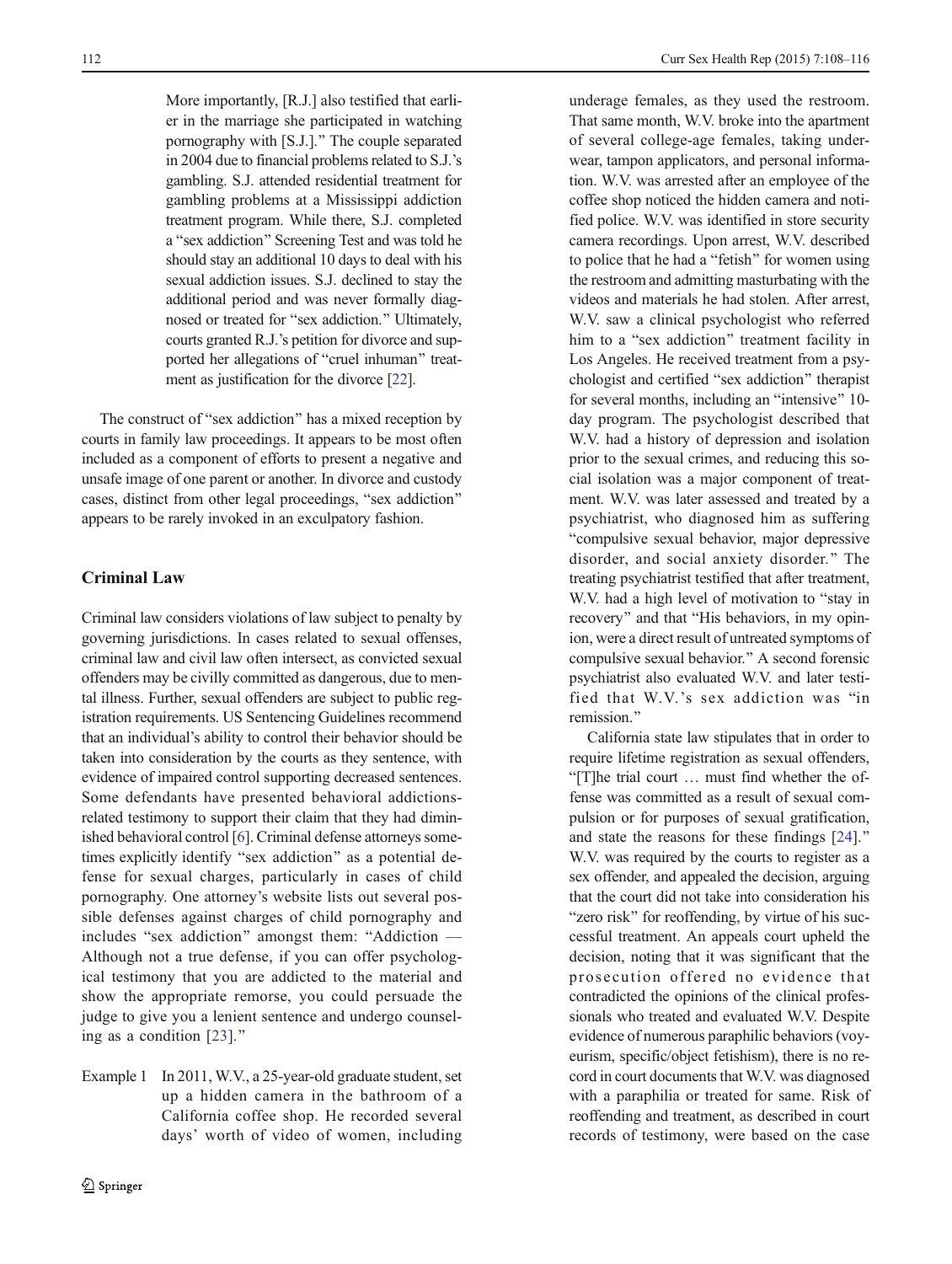formulation as a "sex addict" with depression and anxiety, as opposed to an individual with a diagnosable sexual paraphilia [[25](#page-8-0)].

Example 2 W.I. was a Florida businessman in the construction industry, arrested in 2006 connected to charges of child pornography. Since 2001, W.I. had been traveling throughout Asia associated with business trips and spent weekends on trips to brothels which specialized in underage children. While there, W.I. would photograph the children and himself. He later distributed these photographs using the Internet, which led to his arrest. W.I. engaged in sadomasochistic behaviors with these children and with other prostitutes for much of his adult life. The prosecution anticipated that the man's defense might include an attempt to blame his behaviors on mental illness or addictive behaviors, and cited precedent "[M]ost people who collect a sizeable amount of child pornography are in some way addicted to collecting it  $[26]$  $[26]$  $[26]$ ."

> Prior to trial, W.I. attended a residential treatment center in Florida, where he was treated for "alcohol abuse problems and sexual addiction." W.I. was evaluated by a psychiatrist and a psychologist. The psychiatrist diagnosed W.I. with pedophilia. In contrast, the psychologist's psychosexual report suggested W.I.'s behaviors "could be described as a 'sexual addiction,' with many behaviors and an obsessive fixation which included frequent masturbation, anonymous sex with prostitutes and the eventual use of brothels in Cambodia.^ The psychologist described W.I. as "sexually obsessed for at least the last ten years^ and stated during trial that W.I. had "a long-standing problem with sexual obsession," "something like sexual addiction," and "obsessive-compulsive type disorder, not the full-blown disorder, but with the sexual behavior being the most prominent feature."

> In a letter W.I. wrote to the district court a week before sentencing, W.I. admitted to his actions and acknowledged their wrongness, adding "but it was to[o] late, my "sex addiction" was now in full control of me.^ W.I. was initially sentenced to 17 and a half years in prison, but the sentence was appealed by prosecutors. The Federal Appeals Court held that the judge in the initial trial had been inappropriately swayed by testimony about W.I.'s personal philanthropy and by testimony about W.I.'s impaired ability to control himself. After appeal, W.I. was

sentenced to the maximum sentence, 30 years in Federal prison [[27](#page-8-0)].

Example 3 In Raleigh, NC, J.W. faced the death penalty as he stood trial for the rape and murder of a prominent local figure, K.T., a member of the state board of education. Part of the defense strategy was to paint J.W. as a sex addict, who was acting out of control, driven by sex desires that he was powerless to resist. A social worker and "sex addiction" specialist testified that J.W. had earned an "18 on a 20 point-scale" measuring "sex addiction" and that he was one of the most severe sex addicts she had ever seen. A psychiatrist testified that he had treated J.W. for mental and alcohol problems but had been unaware of any sexual issues. J.W.'s defense attorneys argued that because of his "sex addiction" and other disorders, their client had diminished capacity when he committed these crimes and thus should not be held fully responsible for his actions. The jury in the case voted unanimously for a life sentence, and J.W. was sentenced to life in prison without parole [\[28\]](#page-8-0).

> A telephonic interview for this article was conducted of two of the North Carolina prosecutors who led the prosecution of Jason W. [[29\]](#page-8-0). These attorneys reported that they did not actively attempt to discredit or invalidate testimony about "sex addiction," as a part of their overall legal strategy. "Paying too much attention to it would have given it more credibility...The defense counsel threw lots of things out there, from drug addiction to mental illness and "sex addiction,^ just trying to get something to stick.^ The attorneys interviewed acknowledged that there was substantial evidence of treatment for mental illness prior to the crime, though they believed the mental health history was "broad but not deep^ and did not reflect diminished capacity of the severity argued by defense. On the basis of this history of treatment, they believed early on that they would be unlikely to achieve the death penalty in the case. During cross examination of the "sex addiction" therapist, the prosecutors questioned her about both diagnosis and testing and the therapist testified that although "sex addiction" was not currently a formal diagnosis, DSM-5 was expected to include the disorder. She acknowledged that the tests she used to diagnose "sex addiction" were "unregulated." The attorneys interviewed were surprised to learn during interview that "sex addiction" had not in fact been included in DSM-5.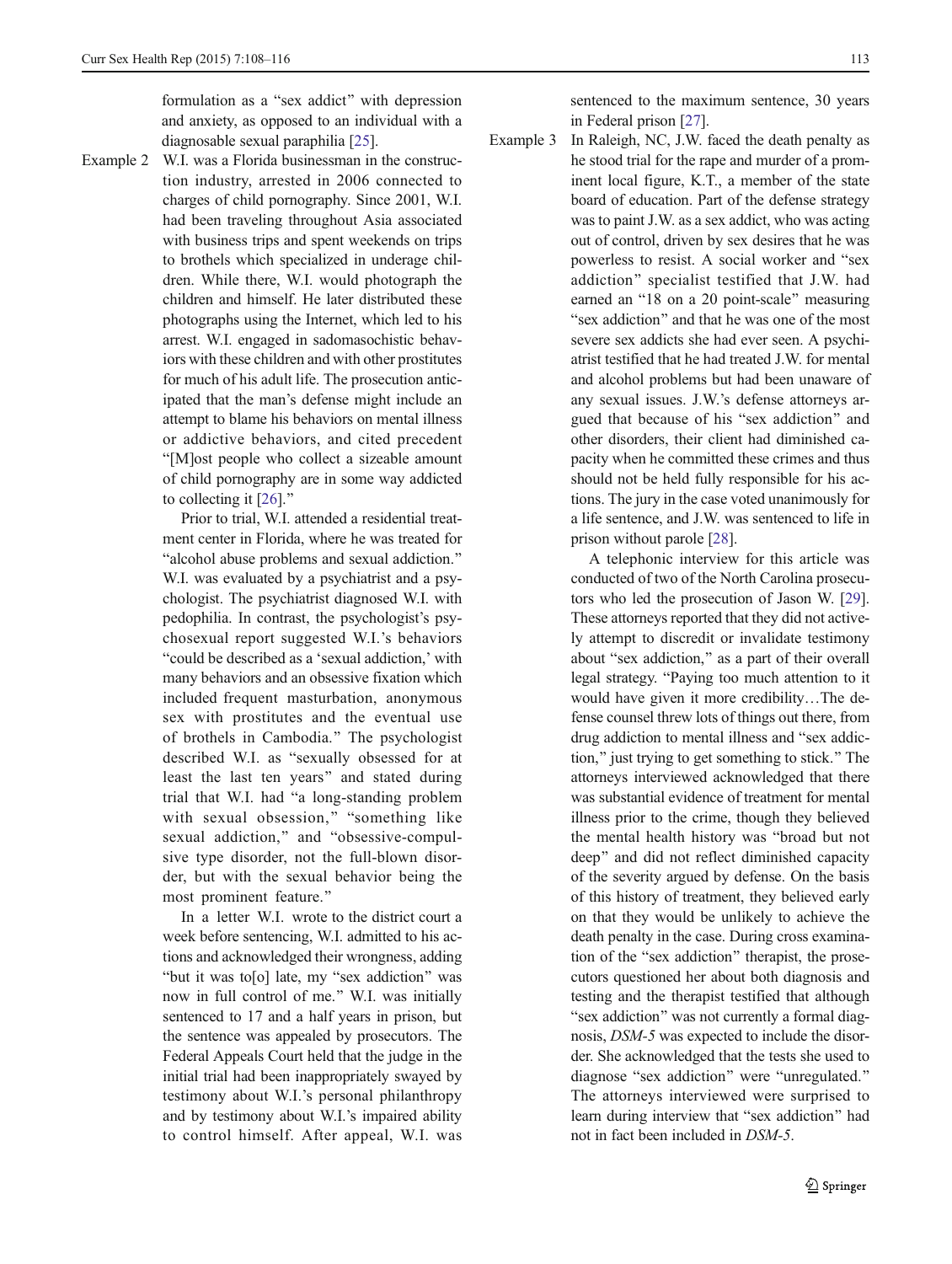Criminal law cases include some of the most serious and concerning uses of the "sex addiction" construct. These cases reflect extremely serious, violent criminal acts, with the most serious legal penalties, up to and including the death penalty. Under these circumstances, it is perhaps understandable that "sex addiction" may be invoked in desperate efforts to mitigate punishments. Similarly, prosecutors seeking to protect communities from defendants seen as highly dangerous may also utilize claims of "sex addiction" in order to paint defendants in the worst possible light.

## Conclusion

A number of interesting issues arise with respect to the cases we have reviewed in the present article. It would appear that the line between sex offending and "sex addiction" needs more clarity. Although it is possible for dysregulated sexual behavior to exist concurrently with sex offending behavior, several of the cases cited appear to misapply an "addiction" model to sex offending behavior. Such confusion can lead to recommending treatment that is contraindicated (e.g., someone with sex offending behavior ordered into treatment for "sex addiction," as opposed to referral to empirically supported sex offender treatment). Additionally, in cases of family law, this may have ramifications for child custody and parental visitation rights, particularly if children at risk are deemed safe due to misdiagnoses.

The lack of clear operationalized criteria and universal agreement about "sex addiction" allows for claims that one is addicted to sex as an explanation for a referred offense which may be inaccurate or one step removed from the "real" problem. For example, if the effects of drugs lead to dysregulated sexual behavior, then substance abuse might be the more parsimonious explanation rather than "sex addiction." Moreover, abuse of a "sex addiction" label may emerge in family law where communication problems, a lack of emotional intimacy, or sexual incompatibility may be miscategorized as "sex addiction." This could lead to faulty judgments in family law cases with their associated consequences for the non-prevailing party.

Some attorneys may erroneously conclude that the claim of mental health illness (e.g., "sex addiction") as a defense will somehow reduce sentencing or elicit compassion from the court leading to more lenient sentencing. Some of the cases cited in this article clearly illustrate abuse of the "sex addiction" concept as a mental illness as part of a legal strategy with little understanding of what constitutes mental illness, let alone sexual behavior problems. Courts should be encouraged to understand that at the present time, "sex addiction" is not a sanctioned disorder or mental illness and thus it does not receive the same recognition or privileges as disorders contained in the DSM-5. This may affect the degree

to which testimony related to "sex addiction" is seen as helpful in determining a person's level of self-control, responsibility, or risk of reoffending.

Despite claims that the concept of "sex addiction" may hold little real risk for forensic misuse [\[4](#page-8-0)], the current review finds a number of examples where "sex addiction" has played a significant role in legal proceedings of many types. In the current review, it is unclear to what degree claims of "sex" addiction" are truly influencing court decisions. However, it is difficult to determine whether this inconsistent reception by courts is due to the ways in which the "sex addiction" construct is used or due to legal skepticism regarding the notion that sex constitutes an addictive disorder, which in part is justified. In many cases, the concept has been misused. However, it must be recognized that a thorough assessment of the frequency of such claims may be impossible, due to limitations on data collection in US courts. Nevertheless, our limited review suggests that "sex addiction" is playing an increasingly significant role in many different types of forensic matters. The legal response to "sex addiction" has not been universally negative or positive. This inconsistent legal response increases the chances that plaintiffs and defendants will continue to utilize the "sex addiction" strategy in future cases, at least until the judicial system develops a consistent stance.

Current standards of legal proceedings regarding the admissibility of scientific information related to mental health do exist. These rules require that scientific testimony be based on research that is repeatable, involves testing of hypotheses, has real world data, uses sound science, and based upon scientific information that is generally accepted [[30\]](#page-8-0). Whether testimony related to "sex addiction" fulfills these criteria does not appear to have been tested in legal proceedings. Colasurdo recommended that "in the eyes of the law, the concept of addiction should be restricted to chemical substance dependence" and that the unsettled, unreliable, and contentious nature of this field "is likely to have an unjustified distorting effect on the law"  $[6••]$  $[6••]$  $[6••]$ .

In the cases reviewed, there are several instances where the legitimacy or validity of claims of "sex addiction" has been directly questioned or challenged on the basis of its acceptance as a formal diagnosis. Allen Frances, M.D., a former editor of DSM-IV and a vocal critic of the American Psychiatric Association's DSM-5 process [\[31](#page-8-0)], has testified in one California civil commitment case, specifically against the use of a "sex addiction" diagnosis. Frances argued that promiscuity was not a mental disorder and asserted that "Compulsive sexuality is 'an incompetent diagnosis in a forensic case,' and a psychologist who would offer such a diagnosis as an expert opinion should not be taken seriously" [[32\]](#page-8-0). Where research and theory are unclear, as with "sex addiction," expert testimony and evidence related to mental health diagnosis or treatment should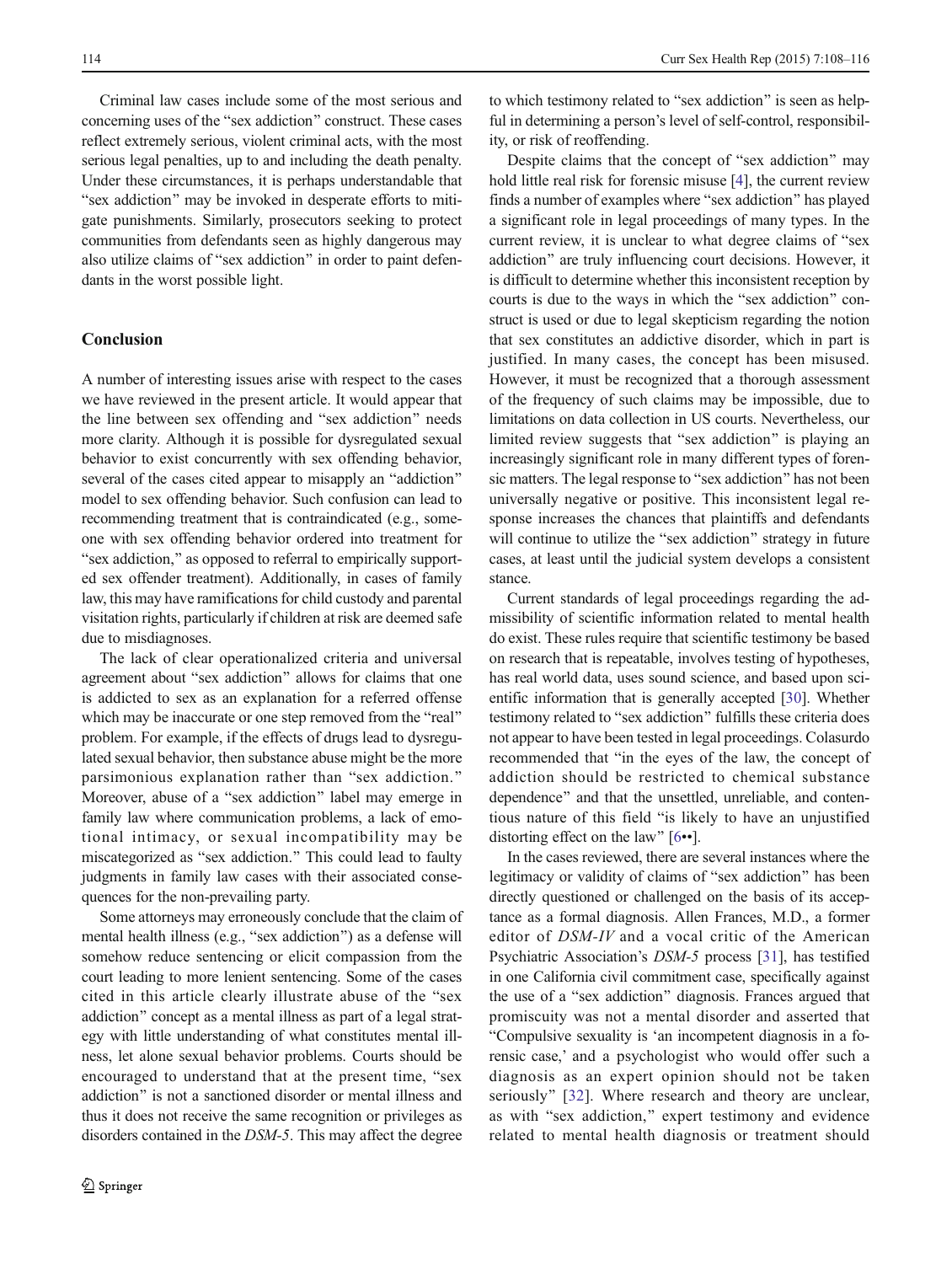acknowledge that lack of empirical clarity. Legal standards regarding expert testimony in such matters limit the degree to which experimental or developing science can be utilized or accepted as evidence [[30\]](#page-8-0).

Even where courts appear to have questioned the validity of "sex addiction," they have typically used administrative procedures to exclude the question of "sex addiction," rather than making determinations on the legitimacy of these claims. No cases were identified in this review, where testimony related to "sex addiction" was subjected to evidentiary proceedings to determine whether they met criteria for admissibility as scientific evidence. It is possible that this is an intentional strategy by courts, in order to "dance around the concept" due to legal issues such as the exclusion of conditions including sexual problems from laws such as the Americans with Disabilities Act [[6](#page-8-0)••]. The social acceptance of the concept of "sex addiction" seems to have resulted in a growing presence of the concept of "sex addiction" in legal proceedings throughout the USA. Although it appears that attorneys may be aware that "sex addiction" is not an accepted diagnosis, it is often included in cases as a part of overall legal strategies. Though courts are thus far often resolving cases without formally addressing the question of "sex addiction," the prevalence of this issue raises questions about effective use of court and systemic resources on a diagnosis not currently supported by modern medicine.

The label of "sex addiction" is used both punitively and in an exculpatory manner in forensic cases. The label of sex addict is used by both plaintiffs and defendants, to assert or imply that an individual's sexual behaviors are out of their control, to excuse their choices, or to establish them as likely to continue such behaviors. Despite the belief that "sex addiction" is "uncontrollable," research with self-identified sex addicts has suggested that they are no less able to exert control of their sexual arousal than are non-sex-addict counterparts  $[33\bullet]$  $[33\bullet]$ . Many anecdotal descriptions of "sex addiction" suggest that sex addicts demonstrate difficulties with impulsivity, cognitive rigidity, emotional dysregulation, and other forms of executive functioning. While research certainly supports co-occuring psychopathology with "sex addiction," conceptualizing it as a brain disorder (e.g., executive deficits) or a problem of generalized impulse control does not appear to be supported in well-designed studies [\[34](#page-8-0), [35\]](#page-8-0). Where questions of self-control are central to a legal case, research and theory regarding "sex addiction" may not be as helpful to the courts as research and diagnoses related to impulse control disorders or other diagnoses where there is a greater body of empirical research. Testimony related to claims of "sex addiction" should then be grounded by extant empirical research.

For patient well-being, it is extremely important that medical and mental health interventions be based upon the most accurate, up to date scientific evidence possible. Given the

powerful influence that medical and mental health practice plays in legal realms, it must be informed and moderated by acknowledgment that cultural and social biases can intrude into medical practices, in harmful and destructive ways. The history of American medicine is replete with examples where sexual issues such as recovered memory of sexual abuse, and homosexuality, were treated in ultimately damaging ways by the medical and mental health fields, based upon poor science.

Given the many questions and concerns about the concept of "sex addiction" and related formulations, it is important that the role of "sex addiction" in legal proceedings be critically examined. Because "sex addiction" is often accepted and endorsed in the general media, and because attorneys are mostly concerned with the outcome of cases, it is understandable that court proceedings may be faced with addressing the legitimacy of this concept. It remains to be seen whether, in the long run, claims of "sex addiction" and related concepts will prove useful in court cases, or whether they will be regarded as fruitless efforts, and abandoned as an ineffective legal stratagem.

It is essential that mental health professionals, forensic psychologists and psychiatrists, sex offender therapists, and sexologists all endeavor to educate the courts about these questions and concerns, when "sex addiction" claims or labels are presented in court. Where professional licensing boards are involved, it seems appropriate and judicious for these groups to make decisions about both impairment and treatment, upon the most current, accurate empirical and medical evidence available. Accurate, ethical testimony based upon the most current medical diagnostic framework and research preserves judicial effectiveness and the credibility of clinical testimony, protects victims, and ensures that individuals are held responsible for their behaviors, and offered the most current and effective treatments.

#### Compliance with Ethics Guidelines

Conflict of Interest David J. Ley has testified as an expert witness in legal cases related to "sex addiction," has received royalties from Rowman & Littlefield Publishers, is a paid blogger/writer for Psychology Today, and has had travel expenses covered by various media outlets for appearances on television shows.

Julie Brovko reports no relevant disclosures.

Rory Reid was the principal investigator for the DSM-5 field trial on hypersexual disorder. He receives funding from NIMH grants, consulting with universities and mental health agencies, and has been compensated for writing mental health-related articles for various websites. He has received honorariums or financial compensation for providing training or research consulting related to hypersexual behavior and gambling disorders from domestic and foreign government entities.

Human and Animal Rights and Informed Consent This article does not contain any studies with human or animal subjects performed by any of the authors.